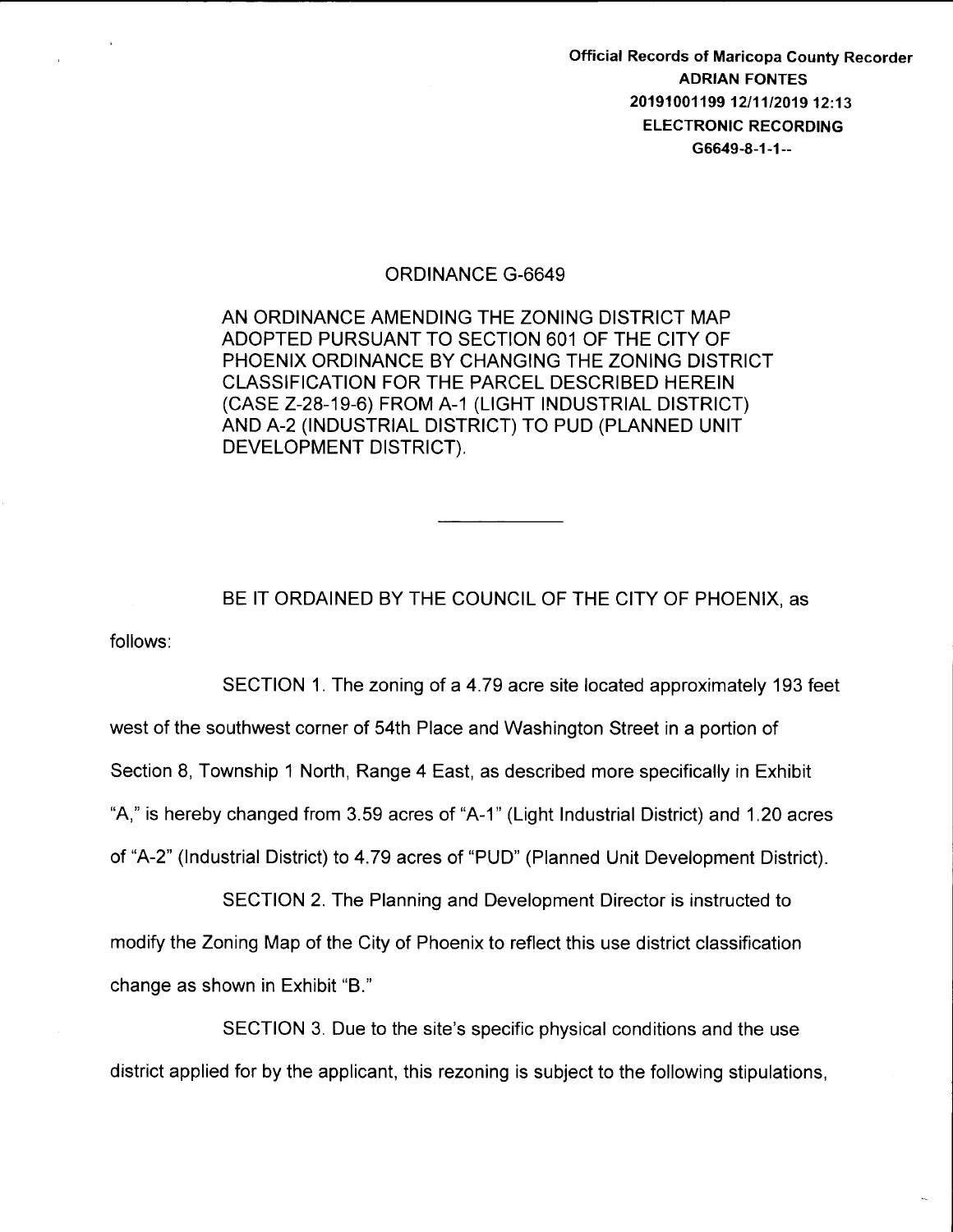violation of which shall be treated in the same manner as a violation of the City of

Phoenix Zoning Ordinance:

- 1. An updated Development Narrative for the Banyan Washington Apartments PUD reflecting the changes approved through this request shall be submitted to the Planning and Development Department within 30 days of City Council approval of this request. The updated Development Narrative shall be consistent with the Development Narrative date stamped October 17, 2019, as modified by the following stipulations:
	- a. Front Cover: Revise the submittal date information on the bottom to add the following: City Council adopted: [Add adoption date]
	- b. In all instances where "multi-family" is noted change to "multifamily."
	- c. In all instances where "" or """ is noted change to "feet" or "inches."
	- d. In all instances superscript is used for numbers and letters shall be replaced to normal text.
	- e. Page 4, Exhibit: Add a "Tab" column.
	- f. Page 6, 1st Paragraph, 4th Sentence: Replace "state" with "stated."
	- g. Page 9, 2nd Paragraph, 2nd Sentence: Add "the" after "None of'.
	- h. Page 11, Accessory Uses: Revise 2.a. to read: "a. All permitted Accessory Uses as outlined in accordance with Section 608 and as defined by Section 202 of the Phoenix Zoning Ordinance."
	- i. Page 12, Development Standards, Building Setback Graphics:
		- Add a north arrow adjacent to each graphic.
		- Modify the Main Building Setback exhibit to illustrate where the minimum 10-foot and minimum 70-foot standards are permitted as identified in "c" (East Side Lot Line).
		- Modify "g" (East Side Lot Line), State: "No surface parking or parking canopies shall be permitted within the first 65-feet of the north property along the east side lot line. A 5-foot minimum setback shall be provided for the remainder of the east side lot line."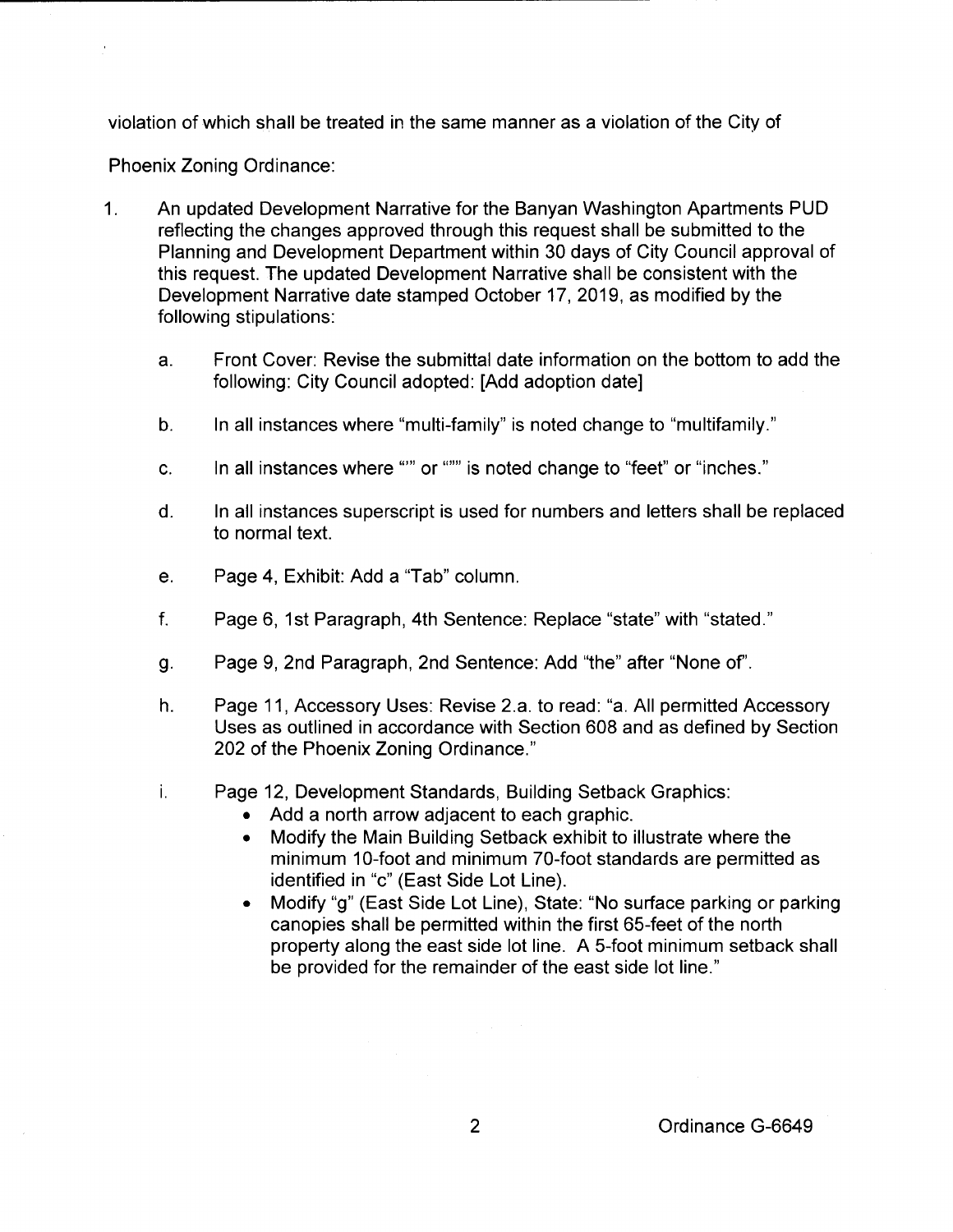j. Page 13, Landscape Setback Requirements:

,...-----------------------------

- Revise the west: Landscape Setback Requirement to read: "5-foot minimum for a minimum of 238-feet and 13-feet for a minimum of 259 feet."
- Revise the east: Landscape Setback Requirement to read: "10-foot" minimum within the first 65-feet of the north property along the east side lot line and then 5-foot minimum for the remainder of the east side lot line."
- k. Page 15, Shade Standards: Modify public sidewalk requirement to "75% minimum."
- I. Page 16, Bicycle Parking: Change "ad" to "as."
- m. Pages 16 through 19, Design Guidelines (Site, Building Design, Pedestrian Accessway Guidelines, Pedestrian Walkways, Access, Fences and Walls): In all instances where "should" is used change to "shall".
- n. Page 17, Building Design: Move number 8 below number 2.
- o. Page 17, Pedestrian Accessway Guidelines: Add the following language:
	- Indicate that the sidewalk along Washington Street as identified on pages 14 and 15 or exhibited under Tab X shall not be considered a pedestrian accessway.
- p. Page 18, Pedestrian Walkways, 8.a: Indicate the following:
	- A minimum 4-foot wide sidewalk shall be buffered on each side by a landscape strip.
	- One of the landscape strips shall be a minimum of 6-feet in width while the other landscape strip is a minimum of 3-feet in width.
- q. Page 19: Add Lighting standards and state the following: All lighting will be consistent with the standards of Sections 507.TabA.II.A.8 and 704 of the Phoenix Zoning Ordinance".
- r. Page 19, F. Fence/Wall Standards, Primary frontage (north): Add "setback" after noting the distance in feet.
- s. Page 20, Frontage Types, Frontage: Porch, Requirements: Remove "e".
- t. Page 23, Sustainability, City Enforceable Standards: Add the following requirement: "Recycling collection areas shall be identified on the site plan at the time of the site plan review process."
- u. Exhibits: Add tabs for each exhibit.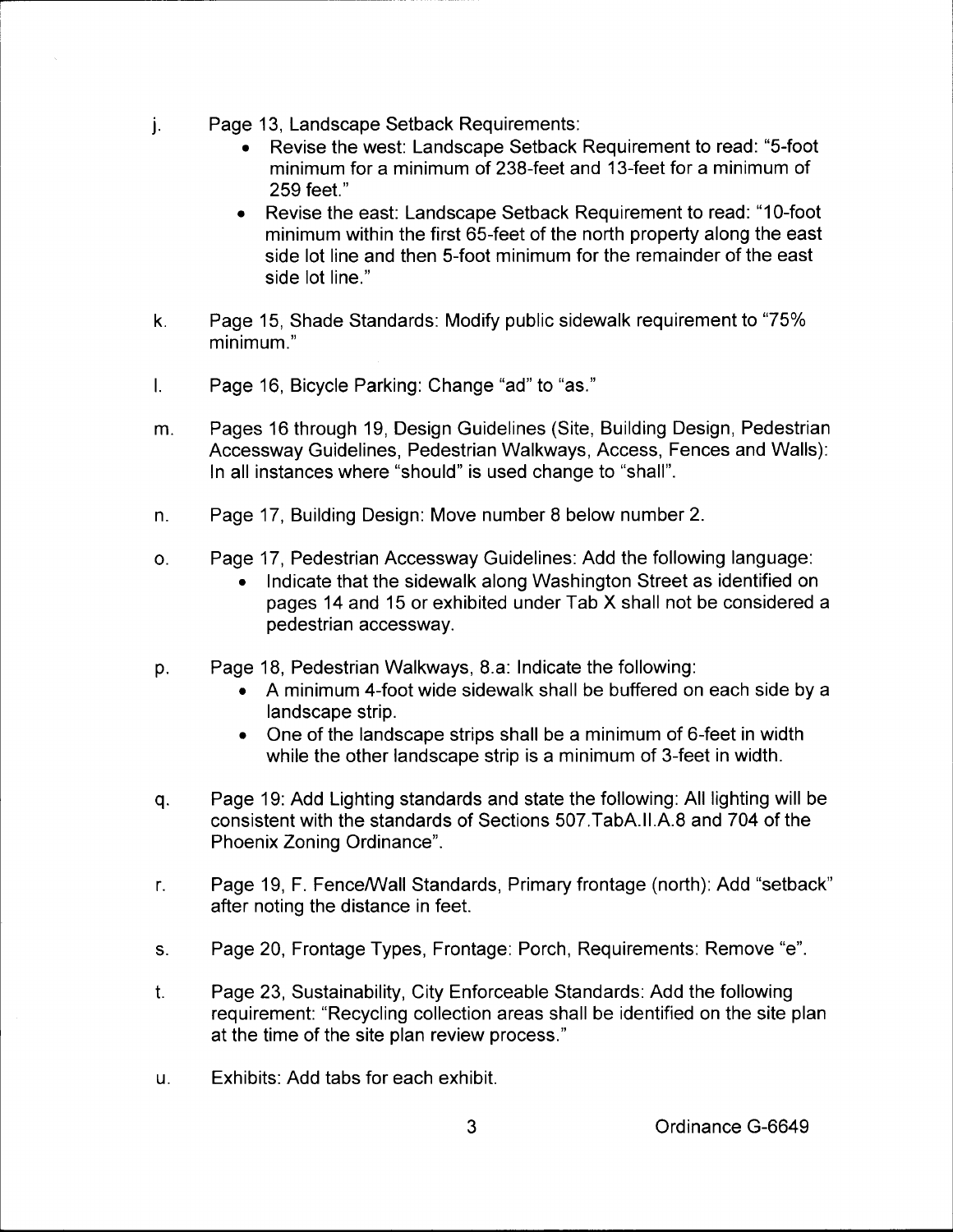- v. Appendix, comparative zoning table: remove from book and submit separately. Modify the comparative zoning table to include R-5 instead of C-2.
- w. Page 16, Bicycle Parking, Multifamily Residential: Modify as follows: Minimum 0.25 spaces per unit. Required bicycle parking spaces shall be provided as secured parking.
- 2. The developer shall submit a Traffic Impact Study/Statement (TIS) to the City for this development. No preliminary approval of plans shall be granted until the study has been reviewed and approved by the City upon satisfactory resolutions of review comments by the City staff. The developer must contact Transportation Planning and Programming Division of Street Transportation Department (Attention: Mr. Matthew Wilson, Traffic Engineer Ill, Phone Number: (602) 262- 7580, matthew.wilson@phoenix.gov) to set up a scoping meeting to discuss the requirements for the study, prior to the preparation and submittal of the draft study. No TIS reports will be accepted, unless the developer and/or its traffic engineer consultant has discussed the TIS requirements with the Street Transportation Department staff prior to its preparation.
- 3. The developer shall construct all streets within and adjacent to the development with paving, curb, gutter, sidewalk, curb ramps, streetlights, median islands, landscaping and other incidentals, as per plans approved by the Planning and Development Department. All improvements shall comply with all ADA accessibility standards.
- 4. The right-of-way and bus stop pad on eastbound Washington Street west of 54th Place shall be retained. The bus stop pad shall be compliant with City of Phoenix Standard Detail P1262. Should the bus stop pad be moved, placement must be approved by the Public Transit Department.
- 5. The developer shall grant and record an avigation easement to the City of Phoenix Aviation Department for the site, per the content and form prescribed by the City Attorney prior to final site plan approval.
- 6. The developer shall record a Notice to Prospective Purchasers of Proximity to Airport in order to disclose the existence and operational characteristics of Phoenix Sky Harbor International Airport (PHX) to future owners or tenants of the property.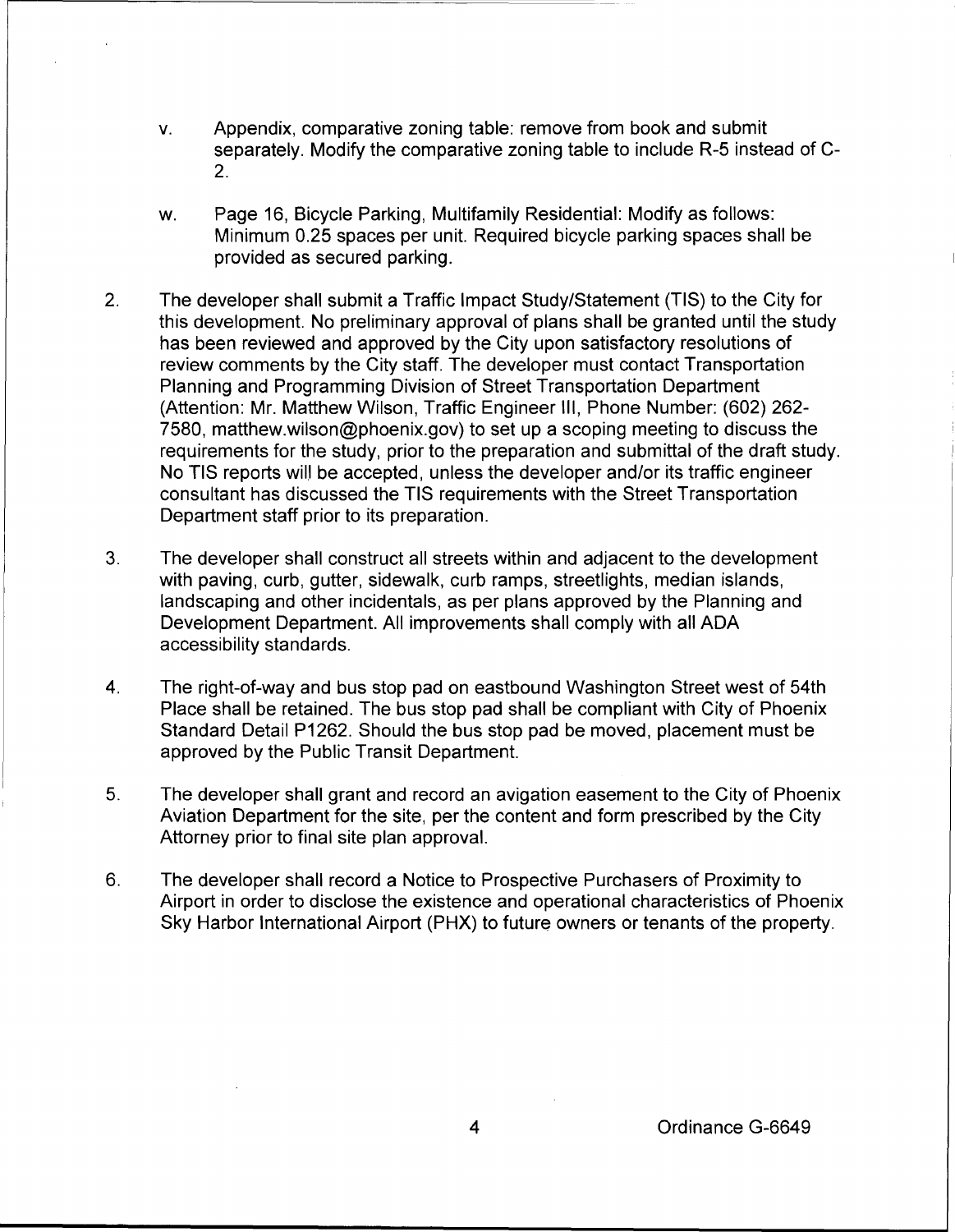- 7. The developer shall provide documentation to the City prior to final site plan approval that Form 7460-1 has been filed for the development and that the development received a "No Hazard Determination" from the FAA. If temporary equipment used during construction exceeds the height of the permanent structure a separate Form 7460-1 shall be submitted to the FAA and a "No Hazard Determination" obtained prior to the construction start date.
- 8. If determined necessary by the Phoenix Archaeology Office, the applicant shall conduct Phase I data testing and submit an archaeological survey report of the development area for review and approval by the City Archaeologist prior to clearing and grubbing, landscape salvage, and/or grading approval.
- 9. If Phase I data testing is required, and if, upon review of the results from the Phase I data testing, the City Archaeologist, in consultation with a qualified archaeologist, determines such data recovery excavations are necessary, the applicant shall conduct Phase II archaeological data recovery excavations.
- 10. In the event archaeological materials are encountered during construction, the developer shall immediately cease all ground-disturbing activities within a 33- foot radius of the discovery, notify the City Archaeologist, and allow time for the Archaeology Office to properly assess the materials.
- 11. Prior to preliminary site plan approval, the landowner shall execute a Proposition 207 Waiver of Claims form. The Waiver shall be recorded with the Maricopa County Recorder's Office and delivered to the City to be included in the rezoning application file for record.

SECTION 4. If any section, subsection, sentence, clause, phrase or

portion of this ordinance is for any reason held to be invalid or unconstitutional by the

decision of any court of competent jurisdiction, such decision shall not affect the validity

of the remaining portions hereof.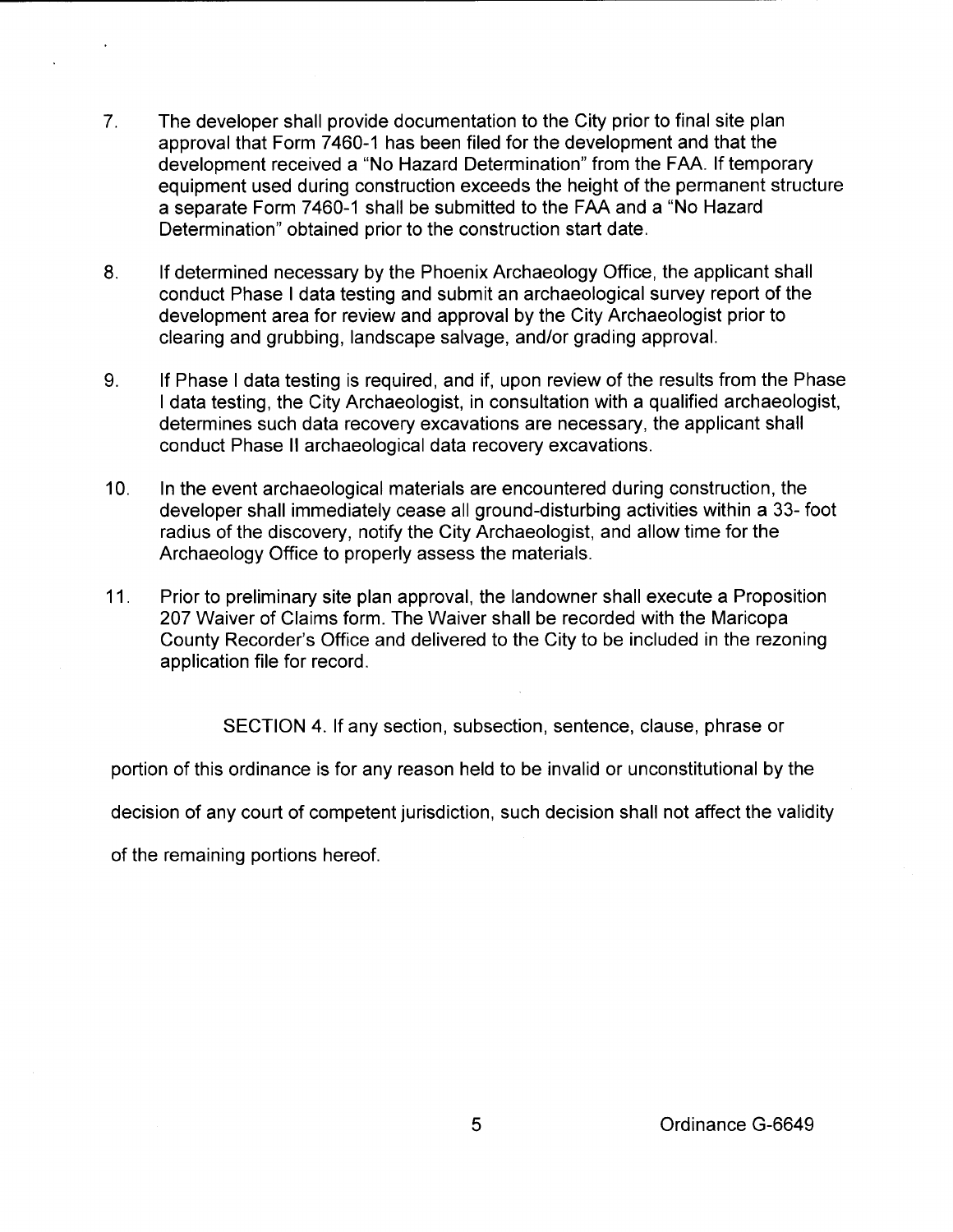PASSED by the Council of the City of Phoenix this 4th day of December,

2019.

ATTEST:

MAYOR **City Clerk**  $12 - 9 - 19$ 

APPROVED AS TO FORM:

 $\sum_{i=1}^N\sum_{i=1}^N\sum_{i=1}^N\left(\sum_{i=1}^N\left|\sum_{i=1}^N\left(\sum_{i=1}^N\left|X_i^N\right)^2\right|\right)^2\right)^{1/2}$ 

REVIEWED BY:

City Manager

PL:tml:LF19-3014:12704/19:2154963v1

Exhibits:

A- Legal Description (1 Page)

B- Ordinance Location Map (1 Page)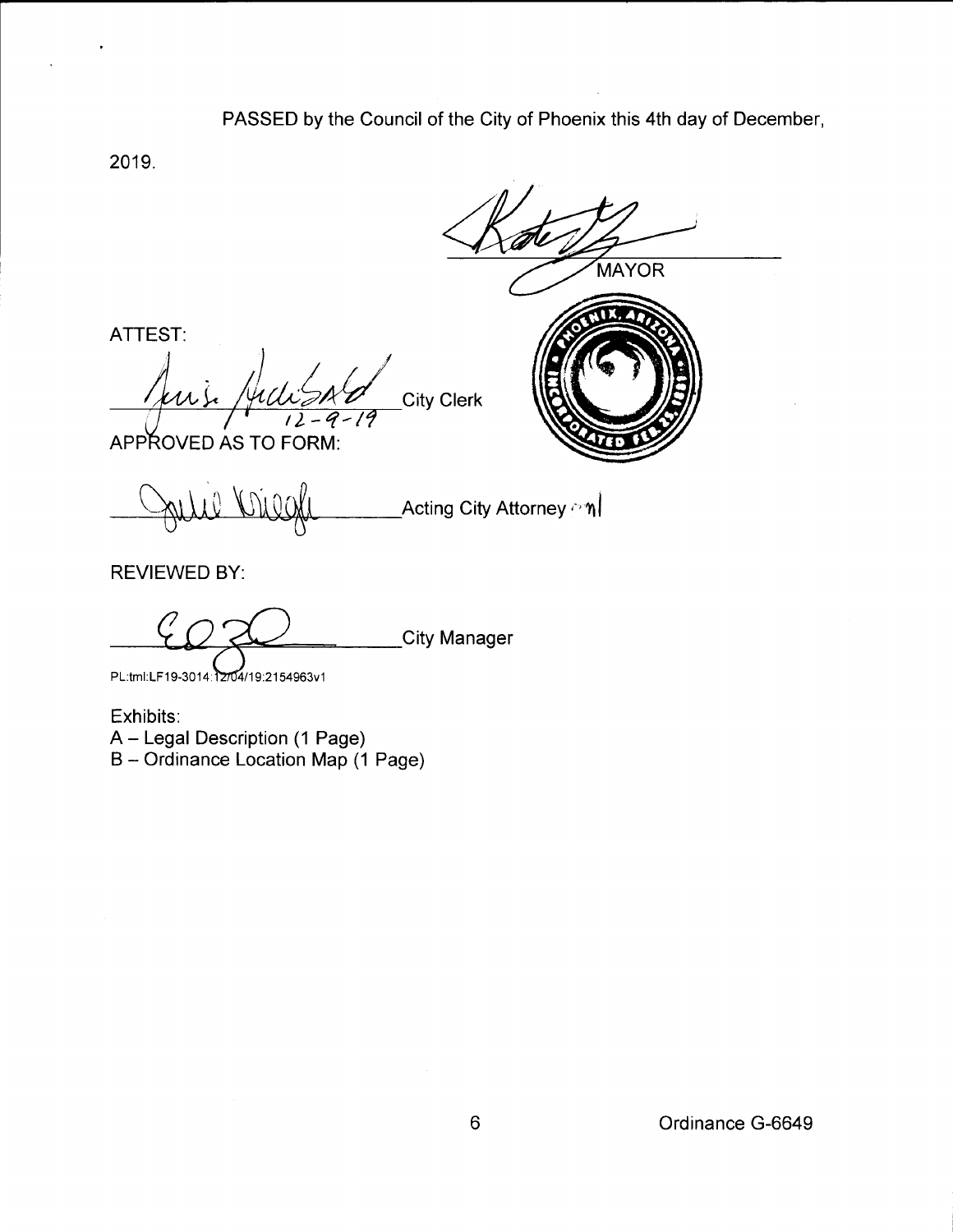## EXHIBIT A

## LEGAL DESCRIPTION Z-28-19-6

THE LAND REFERRED TO HEREIN BELOW IS SITUATED IN THE CITY OF PHOENIX, SECTION 8, TOWNSHIP 1 NORTH, RANGE 4 EAST OF THE GILA AND SALT RIVER BASE MERIDIAN, MARICOPA COUNTY, ARIZONA, AND IS DESCRIBED AS FOLLOWS:

Lot 2, Pearce Beverage Company Distribution Center, a subdivision recorded in Book 659 of Maps, page 5, records of Maricopa County, Arizona;

Except that part as conveyed to the City of Phoenix in Recording No. 2005-190161 and Recording No. 2005190164 described as follows:

A part of Lot 2 of Pearce Beverage Company Distribution Center as recorded in Book 659 of Maps, Page 5 and located in the Northeast Quarter (NE 1/4i) of Section 8, Township 1 North, Range 4 East of the Gila and Salt River Base Meridian, Maricopa County, Arizona. More particularly described as follows:

Commencing at the intersection of 54th Place and Washington Street;

Thence, North 81° 52' 38" West, along the centerline of said Washington Street, a distance of 197.80 feet; Thence, South 08° 07' 22" West, a distance of 50.00 feet to the Point of Beginning;

Thence, South 00° 14' 04" West, a distance of 4.14 feet;

Thence, North 81° 52' 36" West, a distance of 41.17 feet;

Thence, South 88° 22' 22" West, a distance of 5.08 feet;

Thence, South 78° 37' 19" West, a distance of 18.64 feet; Thence, North 81° 52' 35" West, a distance of 60.00 feet;

Thence, North 62° 22'30" West, a distance of 18.64 feet;

Thence, North 72° 07' 33" West, a distance of 5.08 feet;

Thence, North 81° 52' 36" West, a distance of 18.39 feet;

Thence, North 80° 36' 13" West, a distance of 184.31 feet; Thence, South 81° 52' 38" East, a distance of 348.41 feet to the Point of Beginning; and

Except therefrom a one-half interest in and to all mineral, oil and gas rights as reserved in Deed recorded in Docket 2859, page 21.

7 Ordinance G-6649